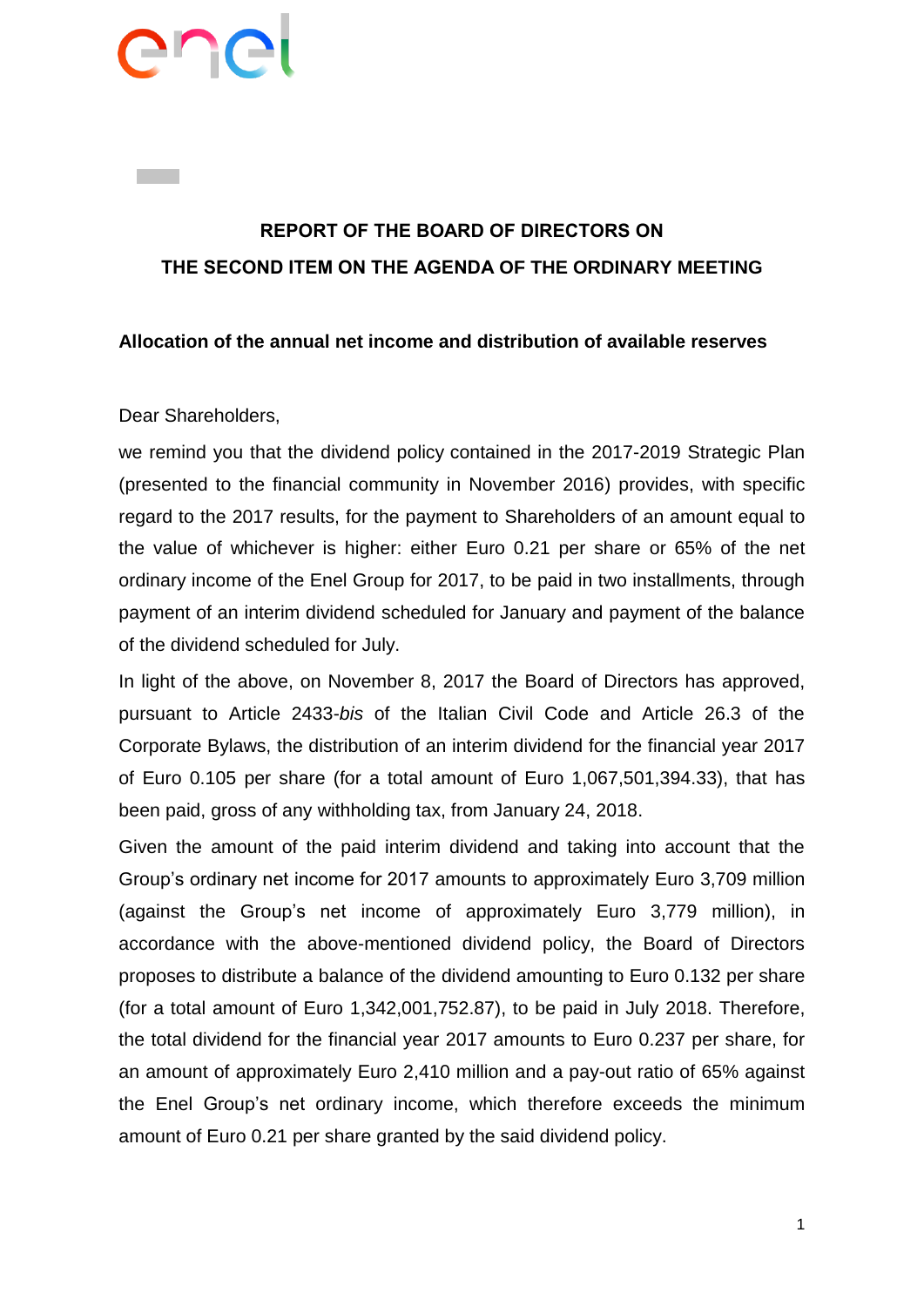Moreover, taking into account that Enel S.p.A.'s net income for 2017 amounts to approximately Euro 2,270 million, in order to allow the distribution of the aforementioned balance of the dividend, it is envisaged that a part of the available reserve named "retained earnings" (amounting to approximately Euro 4,424 million as of December 31, 2017) will be used in addition to Enel S.p.A.'s net income.

In light of the foregoing and considering that the legal reserve is already equal to the maximum amount of one-fifth of the share capital (as provided for by Article 2430, paragraph 1, of the Italian Civil Code), we therefore submit for your approval the following

#### **Agenda**

The Shareholders' Meeting of Enel S.p.A., having examined the explanatory report of the Board of Directors,

#### **resolves**

- 1. to earmark Enel S.p.A.'s net income for the year 2017, amounting to Euro 2,269,988,186.84, as follows:
	- for distribution to the Shareholders:
		- Euro 0.105 for each of the 10,166,679,946 ordinary shares in circulation on the ex-dividend date, to cover the interim dividend payable from January 24, 2018, the ex-dividend date of coupon no. 27 having fallen on January 22, 2018 and the "record date" (*i.e.* the date of the title to the payment of the dividend, pursuant to Article 83-*terdecies* of the Legislative Decree no. 58 of February 24, 1998 and to Article 2.6.6, paragraph 2, of the Rules of the Markets organized and managed by Borsa Italiana S.p.A.) on January 23, 2018, for an overall amount of Euro 1,067,501,394.33;
		- Euro 0.118 for each of the 10,166,679,946 ordinary shares in circulation on July 23, 2018 (*i.e.* on the scheduled ex-dividend date), as the balance of the dividend, for an overall amount of Euro 1,199,668,233.63;
	- for "retained earnings" the remaining part of the net income, for an overall amount of Euro 2,818,558.88 ;
- 2. to earmark for the distribution to the Shareholders, always as the balance of the dividend, also a part of the available reserve named "retained earnings"